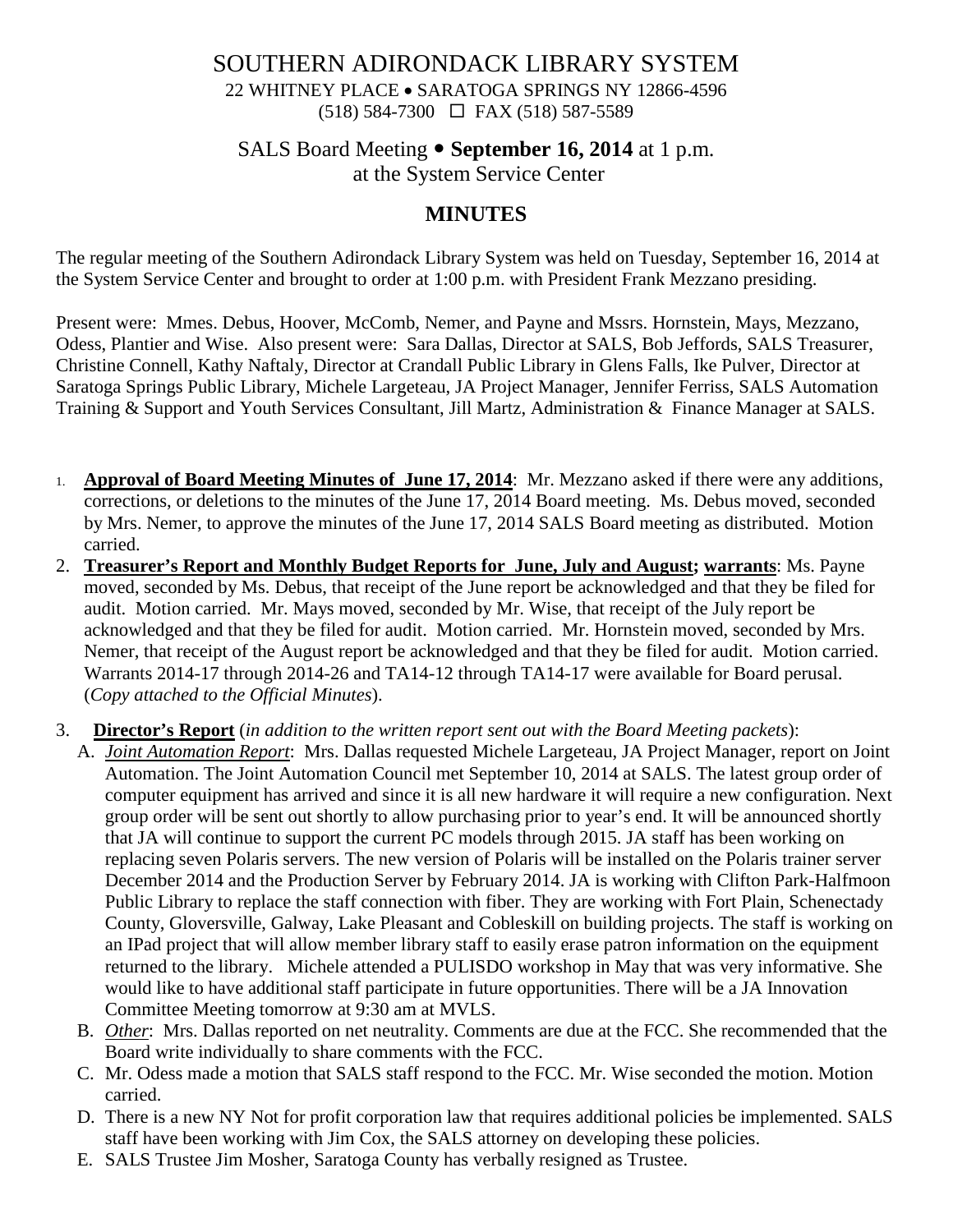*SALS Board Meeting Minutes, September 16, 2014……………………………………………………..……..2*

F. Ms. Dallas introduced Christine Connell former Waterford Public Library Board member. A motion was made by Mrs. Nemer and Seconded by Mr. Plantier to elect Mrs. Connell to fill the Saratoga County vacancy. Motion carried.

#### 4. **Committee Reports**:

A. *Audit & Finance*: Mr. Jeffords presented the revised 2014 Budget (copy attached to official minutes) and the necessary amendments. Mr. Hornstein moved, seconded by Mr. Wise approval of the amendments to the 2014 Budget. Motion carried. The 2015 Budget was presented, discussed and will be voted on at the next meeting. One full-time Outreach Librarian position will be added in 2015. For now the receptionist position will remain vacant.

### B. *Building*:

1. Mr. Mays reported that he will contact Sage Engineering to prepare a scope of work to be used to solicit bids for building service contract and a redundant air conditioning unit for the computer room. 2. SALS is currently getting bids from mason's to repair the hole in the building.

- 3. An exhaust fan for the ladies room will be investigated
- 4. Ant treatment was made to the building in two locations for a cost of \$200

5. Ms. Debus presented the NYS Construction Grants applications. Over \$600,000 was requested from various members. SALS is allotted \$396,655. The following was recommended by the committee:

|                        |                              |            |              | %       |             |                  |
|------------------------|------------------------------|------------|--------------|---------|-------------|------------------|
|                        |                              |            |              | match   |             |                  |
|                        |                              | Project    | Amt.         | request | Comments/   | Recommended      |
| Library                | Project                      | Cost       | Requested    | ed      | follow up % | amount           |
|                        | <b>Reference Desk</b>        |            |              |         |             |                  |
| <b>Crandall Public</b> | Modifications /              |            |              |         |             |                  |
| Library                | Renovation                   | 30,000.00  | 22,500.00    | 75      | 16.67       | 5,000.00         |
| <b>Galway Public</b>   | Phase 1 Sitework -           |            |              |         |             |                  |
| Library                | <b>Preliminary Site Work</b> | 149,940.00 | 74,970.00    | 50      | 20.00       | 29,988.00        |
|                        |                              |            |              |         |             |                  |
|                        | CVW Long Lake LIbrary        |            |              |         |             |                  |
|                        | Energy Efficiency &          |            |              |         |             |                  |
| Long Lake              | <b>Emergency Access</b>      |            |              |         |             |                  |
| Library                | Improvements                 | 29,850.00  | 14,925.00    | 50      | 50.00       | 14,925.00        |
| Pember Library         |                              |            |              |         |             |                  |
| & Museum               | <b>Boiler Replacement</b>    | 14,500.00  | 10,875.00    | 75      | 75.00       | 10,875.00        |
| Saratoga Springs       |                              |            |              |         |             |                  |
| <b>Public Library</b>  | Roof Upgrade                 | 205,000.00 | 102,500.00   | 50      | 9.76        | 20,000.00        |
| Town Of                | <b>Town of Ballston</b>      |            |              |         |             |                  |
| Ballston               | <b>Community Library</b>     |            |              |         |             |                  |
| Community              | Interior                     |            |              |         |             |                  |
| Library                | Reconfiguration              | 258,512.00 | 193,776.00   | 75      | 51.20       | 132,364.00       |
| Town Of Inlet          | <b>Inlet Public Library</b>  |            |              |         |             |                  |
| Public Library         | Renovation                   | 39,775.00  | 29,831.00    | 75      | 75.00       | 29,831.00        |
| Town Of Lake           |                              |            |              |         |             |                  |
| <b>Pleasant Public</b> | Town of Lake Pleasant        |            |              |         |             |                  |
| Library                | Library Stage 3              | 175,000.00 | 131,250.00   | 75      | 75.00       | 131,250.00       |
|                        | Adult/Juvenile Interior      |            |              |         |             |                  |
| Waterford              | Renovations                  |            |              |         |             |                  |
| <b>Public Library</b>  | Completion                   | 37,370.00  | 22,422.00    | 60      | 60.00       | 22,422.00        |
|                        |                              |            | \$603,049.00 |         |             | \$<br>396,655.00 |
|                        |                              |            |              |         |             |                  |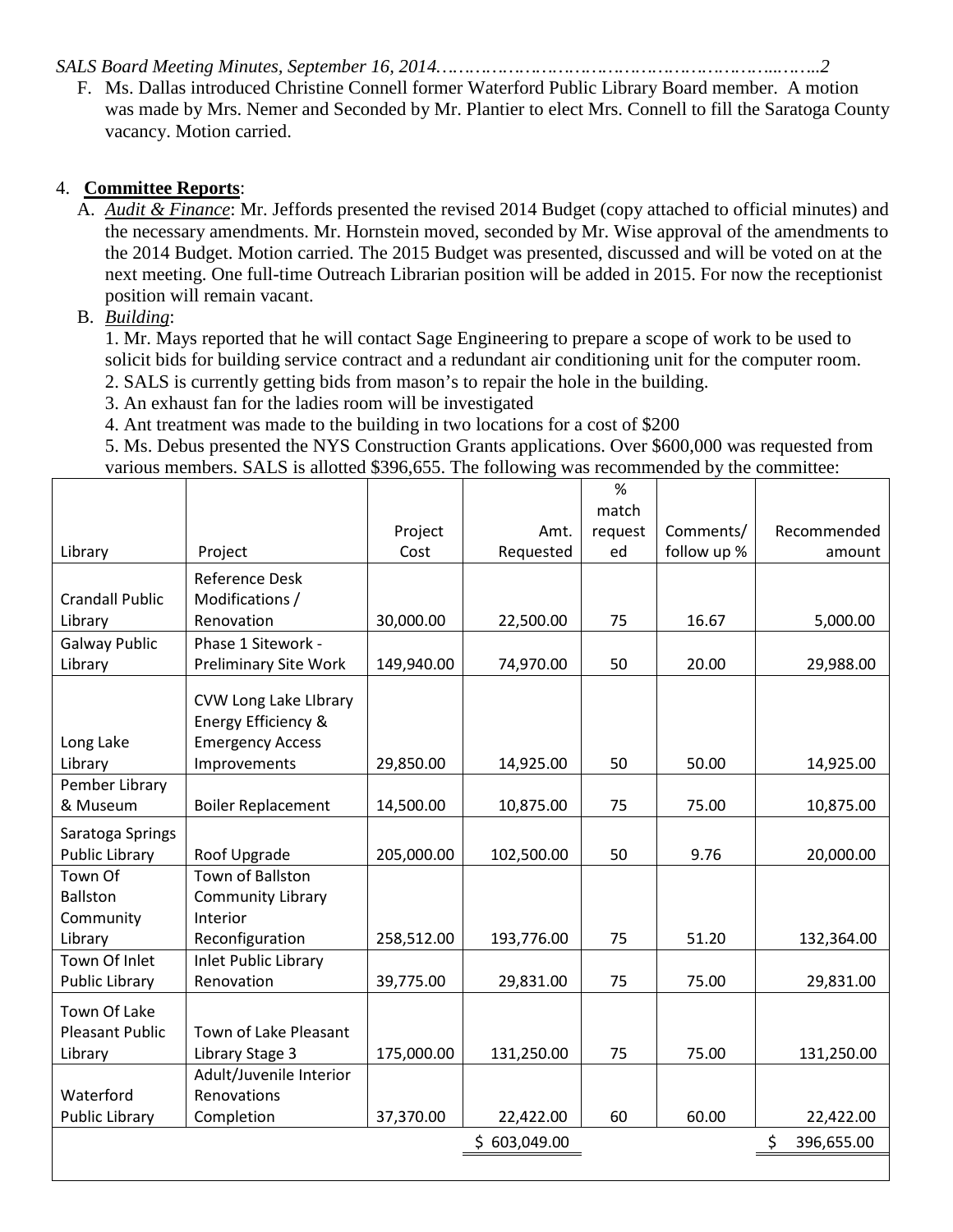*SALS Board Meeting Minutes, September 16, 2014……………………………………………………..……..3*

Ms. Hoover moved, seconded by Mr. Hornstein. Motion approved with one abstention by Mr. Mays.

- C. *Bylaws Committee*: Ms. Debus has been looking at the by-laws and they have not been revised since 2005. There will be a meeting after the Board meeting today to discuss changes.
- D. *Central Library Aid and Services*: Mrs. Naftaly reported on meeting and recommending CBA money continue to be used to support the OverDrive platform and to purchase system-wide access to ancestry.com and non-fiction titles.
- E. *County Aid Coordinators*: Mr. Mezzano (Hamilton County Coordinator) reported that the Hamilton County will be the same as 2014 - \$11,500. Mr. Plantier expects there will be no change from 2014 in Warren County Aid. Ms. Payne will follow up with Frank Thomas, supervisor from Stony Creek. Mrs. Dallas reported the application for Saratoga County Aid in the amount of \$30,600 has been filed with Saratoga County.
- F. *Library Services:* no report
- G. *Personnel*: Ms. Payne moved, seconded by Ms. Debus the Board move into Executive Session. Mr. Wise moved, seconded by Mrs. Nemer, the Board come out of Executive Session. It was reported by Mr. Mezzano that no action occurred during the executive session. Mrs. McComb moved, seconded by Mrs. Nemer, per the recommendation of the Personnel Committee that a title change of Assistant Director/Community Liaison by given to Jennifer Ferriss. Motion carried. Mrs. McComb moved, seconded by Mrs. Nemer, approving the salary adjustment per the recommendation of the Personnel Committee effective with the next pay period for the Director, Assistant Director and Administration and Finance Manager. Motion approved *Trustee Nominating*: Mrs. Nemer moved, seconded by Mr. Mays, Christine Connell be appointed to fill the remaining term of Mr. Mosher expiring April 2015. Motion carried.
- 5. **Unfinished Business**: The location for the Annual Trustee meeting was discussed. The Tiki Resort in Lake George was suggested. SALS staff will also investigate the Holiday Inn in Lake George.

# 6. **New Business:**

- A. *Approve proposed 2015 JA Budget*: Mr. Mays moved, seconded by Ms. Payne, to approve the JA 2015 Budget. Motion carried. (*Copy attached to the Official Minutes).* 2015 Budget includes an increase in circulation fees from .10 to .11 per circulation.
- B. *Approve Challenge Grants (Technology and building) new deadlines:* Mr.Odess moved, seconded by Ms. Payne to send the application out for 2015 in September 2014 with a due date in December to be approved at the January Board meeting. Motion carried.
- C. *Family Literacy Grant; Adult Literacy Grant:* Mr. Odess moved, seconded by Ms. Hoover the Family Literacy and the Adult Literacy Grants be approved. Motion carried.
- D. *Oath of Office:* Saratoga County is requiring a certificate of election to be submitted to them before they will file any SALS or Saratoga County member library oath of office.
- E. *Variance request for Schuylerville Public Library:* Ms.Hoover moved, seconded by Mr. Mays that a variance request for standard 2 – board approved long range plan and standard 11 – employs a paid director in accordance with the provisions of Commissioner's Regulation 90.8 be approved and submitted to NYS for the Schuylerville Public Library. Motion carried.
- F. *Policies:* Tabled until next meeting.
- 7. **Director's Council Report**: There will be a meeting next week.

# 8. **Announcements**:

- A. Mr. Jeffords reported as a Greenwich Town Council member on the presentation given to the Town Board detailing the Greenwich Free Library's involvement in various areas of the community.
- B. It was suggested a note of Thanks for service be sent to Mr. Mosher.